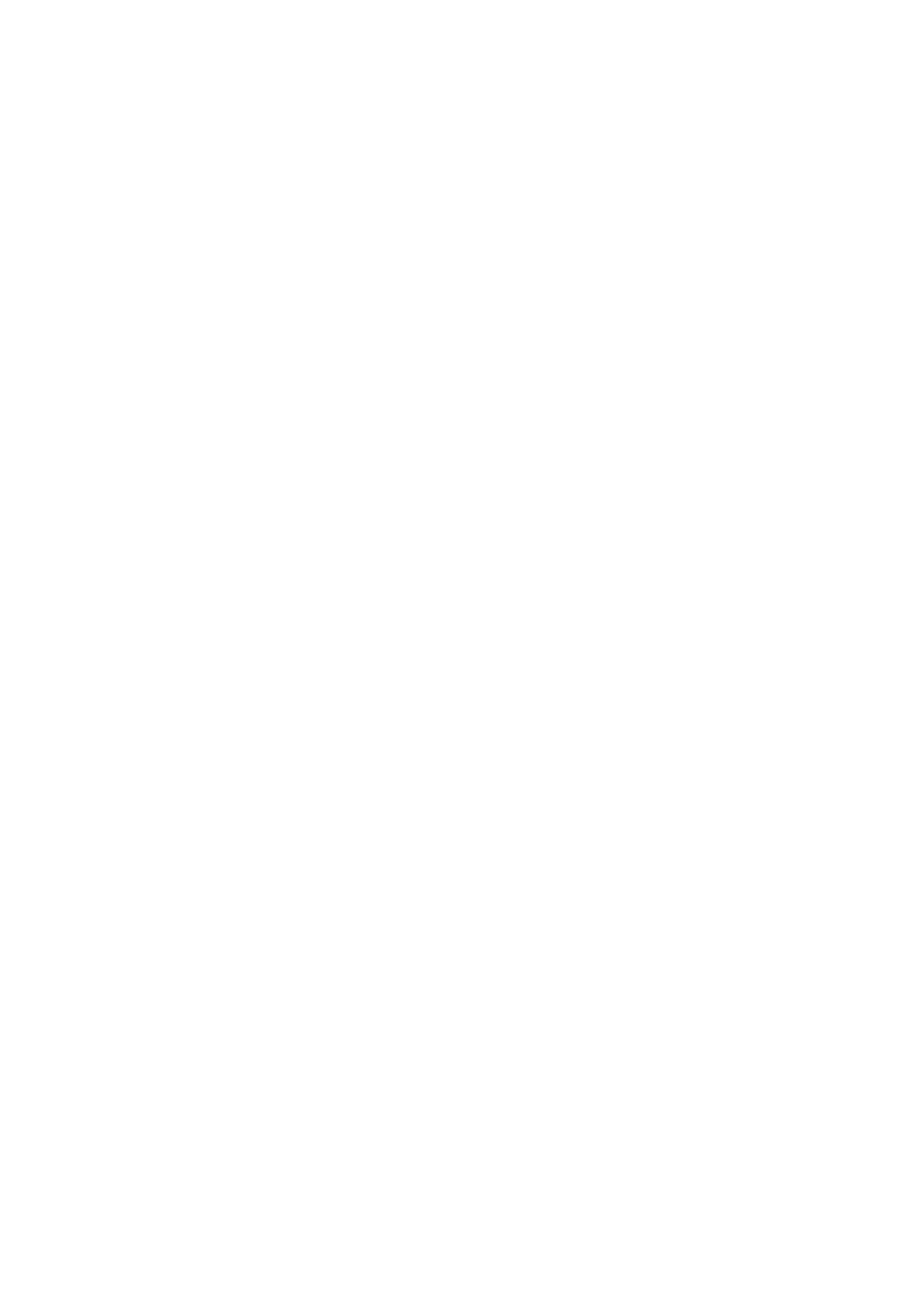# Research Department Working Paper No. 6

# **Ageing and labour market implications for Lithuania**

*Ronald Bouman, Richard Horne, Santo Milasi and Naren Prasad*

> November 2015 International Labour Office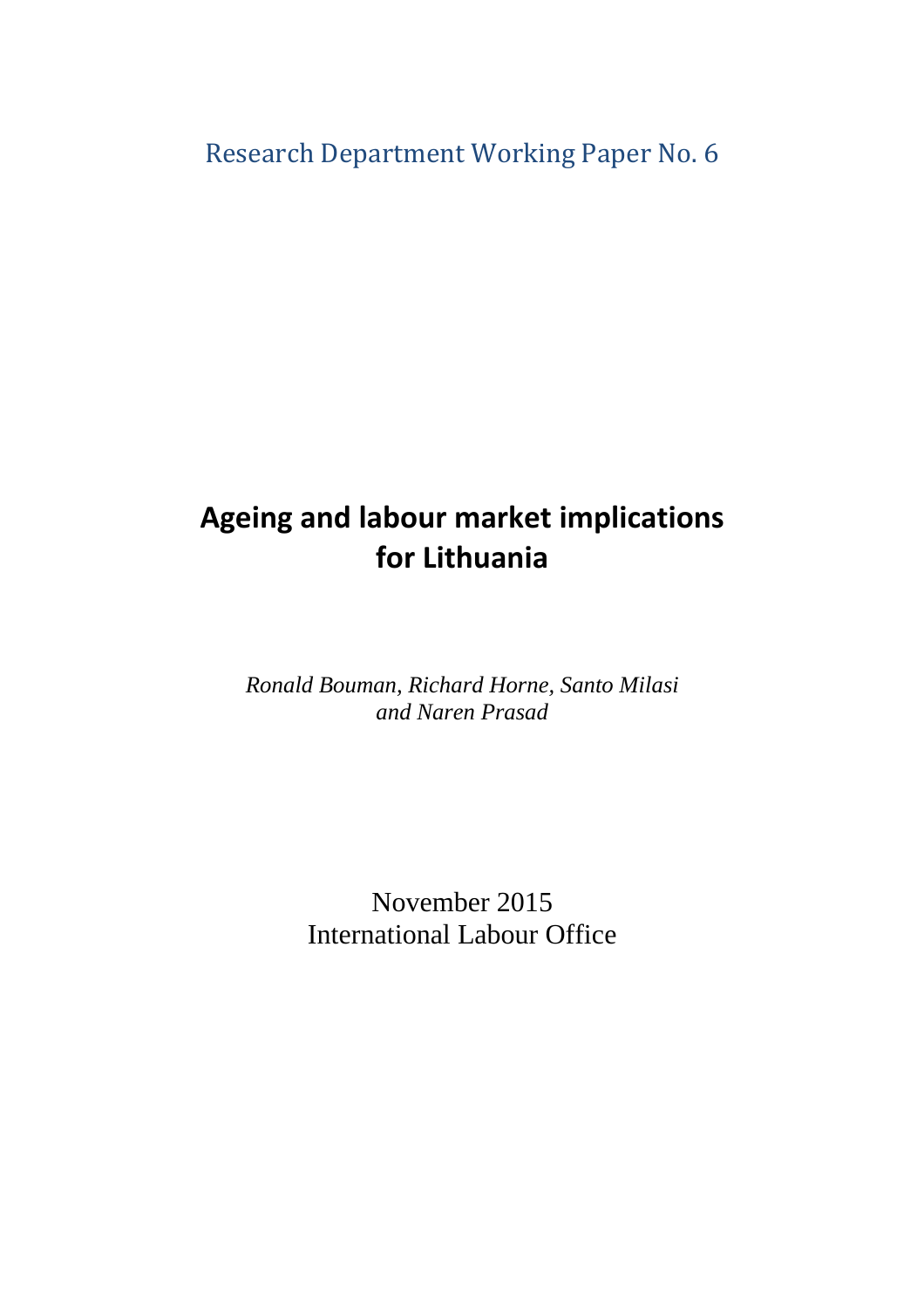*ILO Cataloguing in Publication Data* Bouman, Ronald; Horne, Richard; Milasi, Santo; Prasad, Naren

Ageing and labour market implications for Lithuania / Ronald Bouman, Richard Horne, Santo Milasi, Naren Prasad ; International Labour Office, Research Department. - Geneva: ILO, 2015 (Research Department working paper ; No. 6)

International Labour Office

ageing population / population dynamics / older worker / labour market policy / employment policy / labour force participation / Lithuania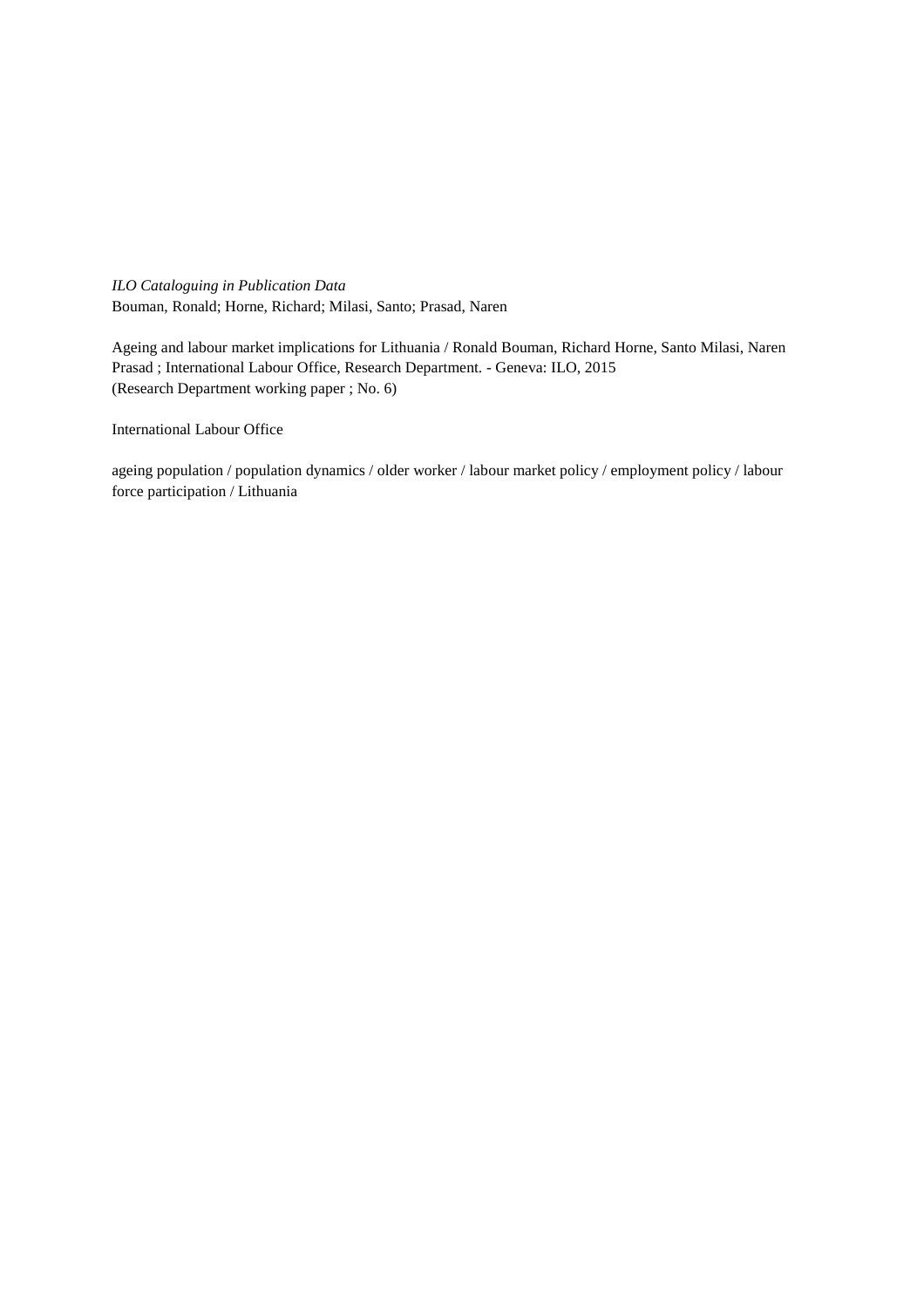# **Abstract**

Due to low fertility rates, higher life expectancies and substantial outward migration, Lithuania is one of the fastest ageing countries in Europe. As a result, the working-age population is expected to decline dramatically, giving rise to a number of economic, labour market and social challenges. In order to mitigate the effects of ageing, policies are needed to raise the participation rates of older workers. This includes placing greater emphasis on active labour market programmes and other measures to ensure older workers are given the opportunity and skills to return to work and remain attached to the job market. Social dialogue and tripartite discussion are vital to successful policy design as well as generating the public support to implement the necessary reforms. In addition, a number of complementary policy options will also be merited to fully attenuate the downside risks, notably by increasing the productive capacity of the core working-age population through enhanced labour productivity, increased participation of all groups and addressing the root causes of emigration. This working paper discusses theses labour market implications in more detail and provides international policy examples on how best to address these challenges.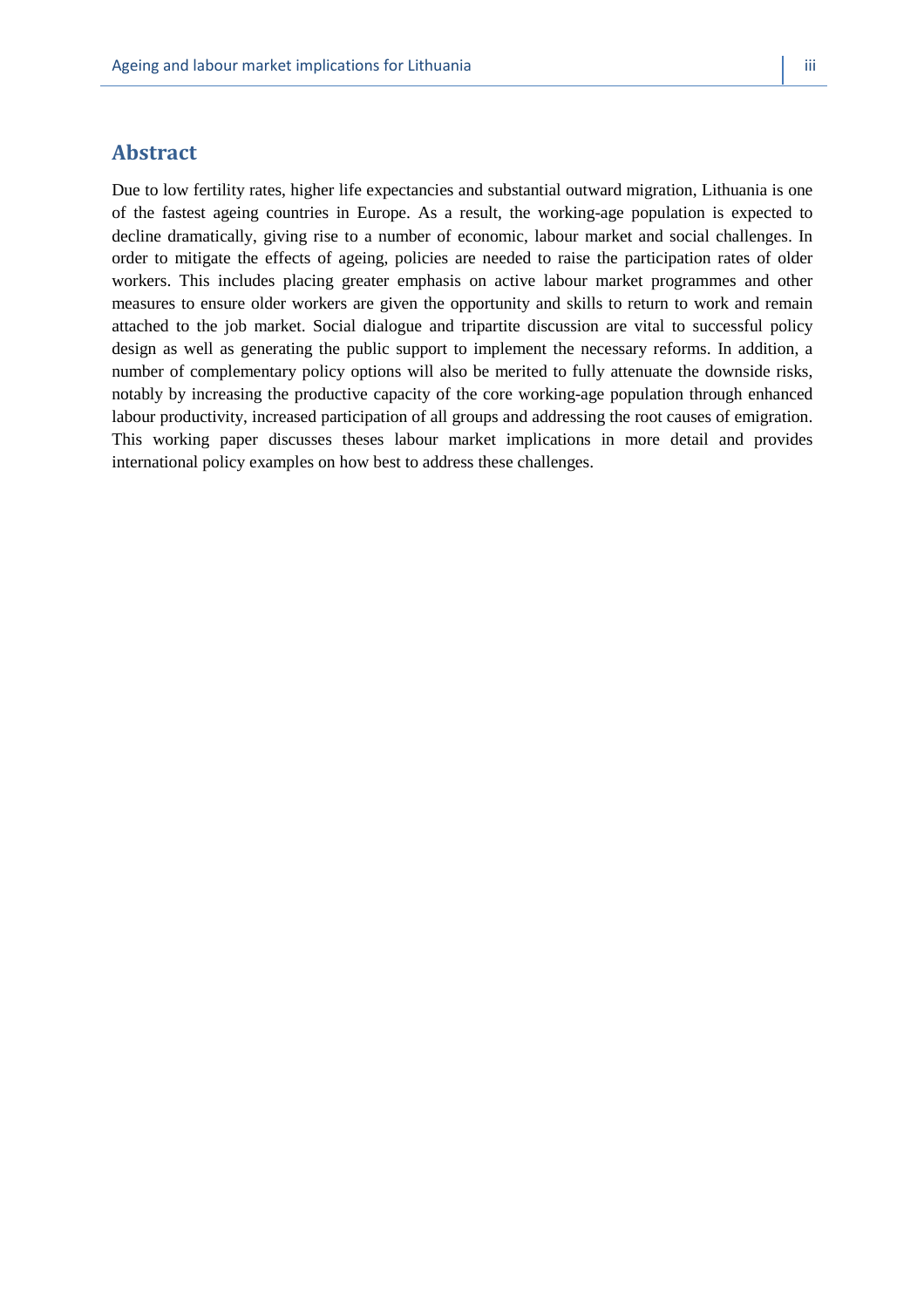# **Acknowledgments**

The first draft of this paper was presented during a seminar organized by the ILO and the Ministry of Social Security and Labour of the Republic of Lithuania on "Older workers integration into labour markets" on 18 September 2015 in Vilnius. The main aim of the workshop was to discuss how the labour market (re)integration of older workers can help address the challenges of ageing. The authors are thankful to the Ministry of Social Security and Labour of the Republic of Lithuania for their comments on the initial draft together with the participants of the workshop, including government officials from various ministries, social partners (trade unions and employers' associations) as well as NGOs working on ageing-related issues.

The authors are also grateful for the comments provided by Raymond Torres, Director of the Research Department of the ILO, and other ILO colleagues, including Johanna Silvander and Elva López Mourelo.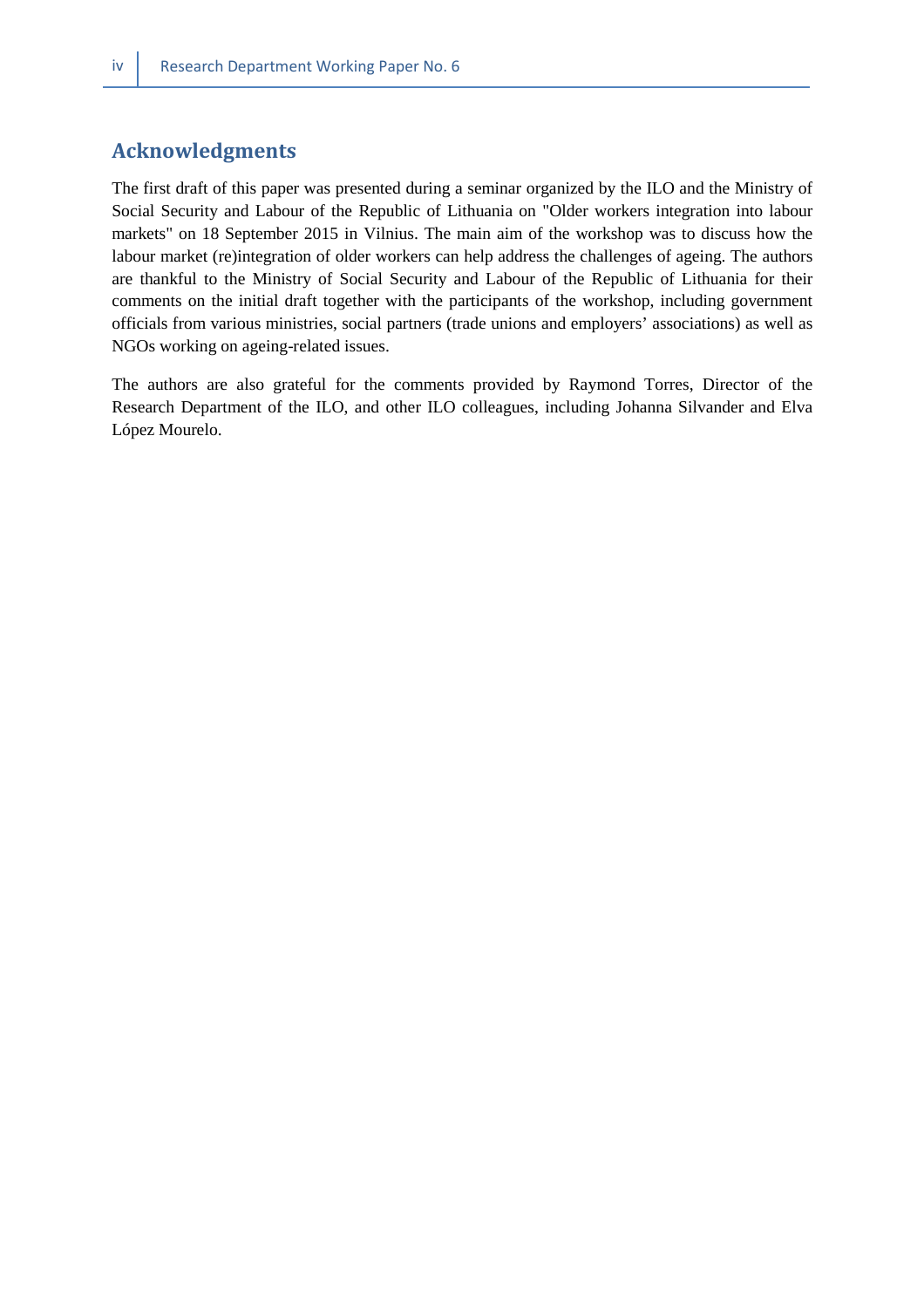# **Contents**

### **Tables**

# **Figures**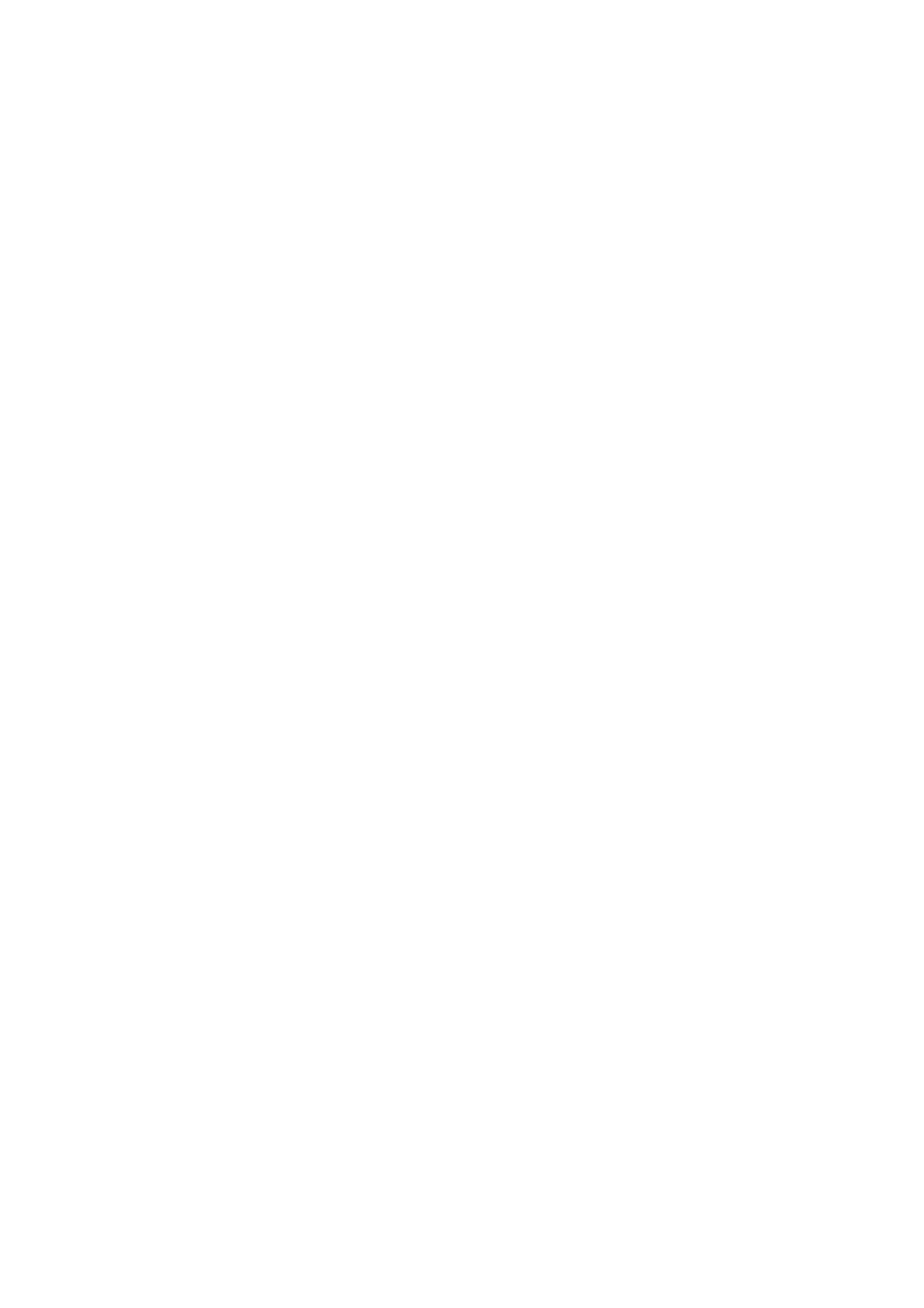# **Introduction**

Many of the world's economies are confronted with the challenge of ageing. It is a phenomenon which is of keen interest to policy makers given that it will have tremendous impact on the social fabric and it entails far-reaching economic and social challenges in the coming years. In particular, the changing age structure of the population will bring several challenges related to the decline in growth, labour (and skill) shortages, productivity, pressure on public finances, heavier tax burden as well as the adequacy and sustainability of social security provisions (ILO 2012). In the case of Lithuania, the magnitude of the ageing challenge is particularly acute. It is necessary to deal with these challenges in a comprehensive and coherent manner that aims to retain older workers in the labour force.

The main focus of this paper will be on the labour market consequences in Lithuania, notably (i) the impact ageing will have on future labour force growth, and (ii) the potential policy levers for mitigating the impact by improving the labour market (re)integration of older workers.

# **Overview: Economic and labour market trends**

#### **Economic developments have been rather favourable…**

Despite subdued economic performances in most of the EU countries since the onset of the crisis, Lithuania's economic growth has remained robust in recent years, averaging 3.5 per cent between 2010 and 2014. Real GDP is expected to grow by 2.8 per cent in 2015 – compared to 1.8 per cent in the EU-28. Strong domestic private demand continues to be the main driver of GDP expansion, as falling unemployment and rising wages have supported households' disposable income growth in recent years. The short-term outlook, albeit positive, is being weighed down by the recent economic downturn in the Russian Federation which has dampened export and investment growth in the first half of 2015 with respect to the same period of 2014.

Considering the relatively low level of public debt – at  $40.9$  per cent of GDP in  $2014$  – the government's fiscal stance continues to remain solid, though it has worsened slightly in 2015. Government budget deficit is expected to reach 1.5 per cent of GDP in 2015 – up from 0.7 per cent in 2014 – partly as a result of higher social expenditures.

|                           | 2010   | 2011   | 2012   | 2013   | 2014   | 2015   |
|---------------------------|--------|--------|--------|--------|--------|--------|
| <b>GDP</b> growth         | 1.6    | 6.1    | 3.8    | 3.3    | 2.9    | 2.8    |
| <b>Government balance</b> | $-6.9$ | $-8.9$ | $-3.1$ | $-2.6$ | $-0.7$ | $-1.5$ |
| Gross debt                | 36.3   | 37.2   | 39.8   | 38.0   | 40.9   | 41.7   |

#### **Table 1. Lithuanian GDP growth, deficit and debt (percentages)**

Note: Government balances and gross debt are expressed as a per cent of GDP.

Source: ILO Research Department based on European Commission, Spring 2015 Economic Forecast.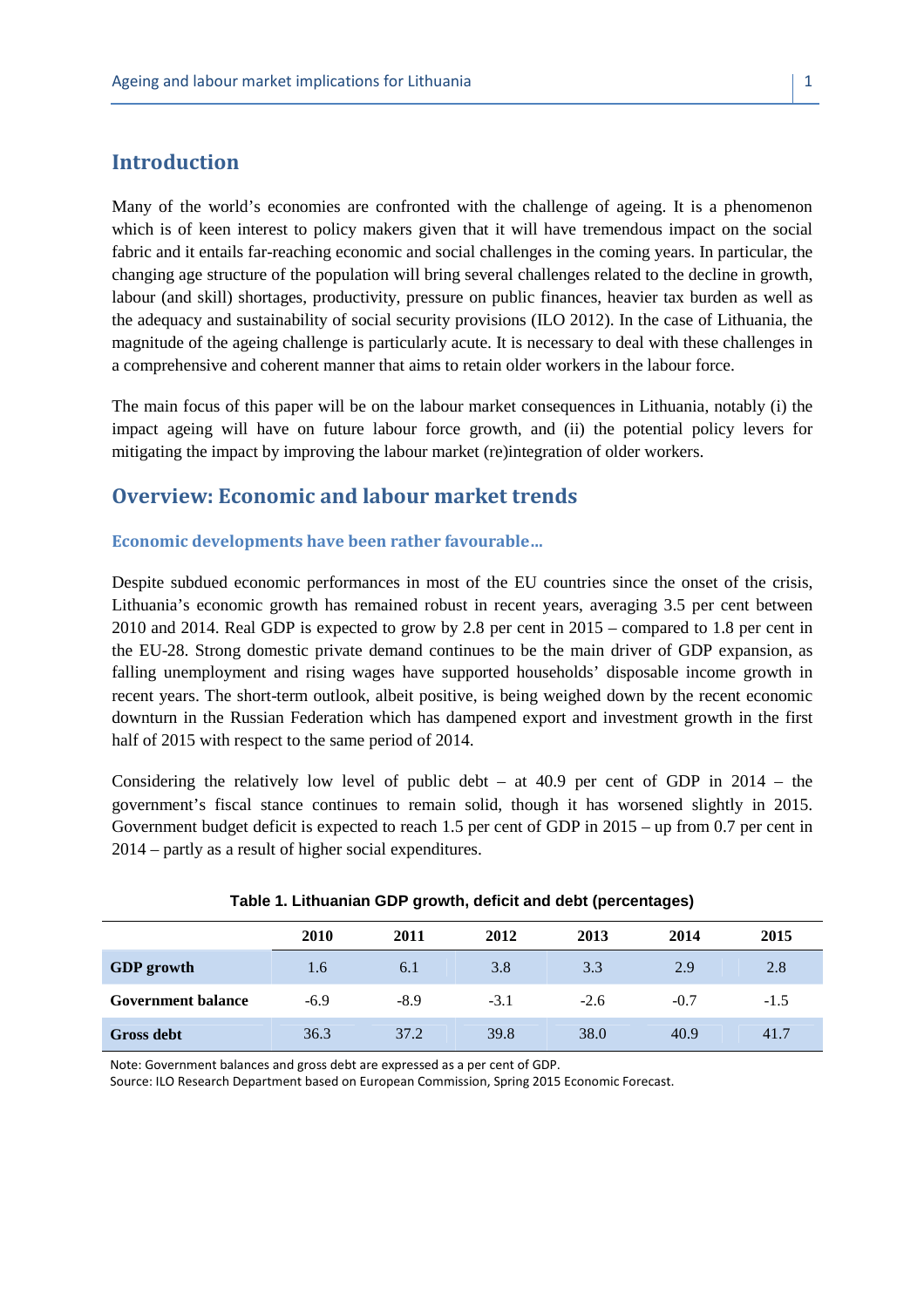#### **… supported by strong gains in productivity…**

Labour productivity growth in Lithuania was exceptionally strong in the years leading up to the 2008 financial crisis. Between 2000 and 2008, productivity grew on average by over 7 per cent per year, against 1.3 per cent per year in the EU-28 (figure 1). The onset of the crisis led to an initial – and substantial – decline in Lithuania's productivity (-7.7 per cent in 2009). However, unlike the majority of European countries, Lithuania was able to recover swiftly in the following years and productivity returned to levels close to the pre-crisis period – on average it grew by close to 5 per cent over the period 2010-2012.

However, this rebound came to a halt in 2013 and 2014 when productivity grew by 1.8 per cent and 0.9 per cent, respectively. This largely reflected the contraction in both FDI inflows and exports due to the economic slowdown of main trading partners, including the Russian Federation and Germany. The most recent figures indicate that productivity should remain below 2 per cent in 2015, suggesting that other more structural domestic factors may have played an important role in explaining the productivity slowdown of recent years.



**Figure 1. Average annual labour productivity growth by period (percentage)** 

Note: Labour productivity is measured as output per person employed, in constant USD, PPP adjusted. Source: ILO Research Department based on based on the Total Economy Database (TED).

#### **… and overall labour market conditions have improved, including for older workers…**

In parallel to strong GDP growth, the labour market situation in Lithuania has also been improving steadily. The unemployment rate, after having declined from 17.8 per cent in 2010 to 10.9 per cent in 2014, reached 10.0 per cent in Q1 2015 (see table 1). Yet, it is important to keep in mind that part of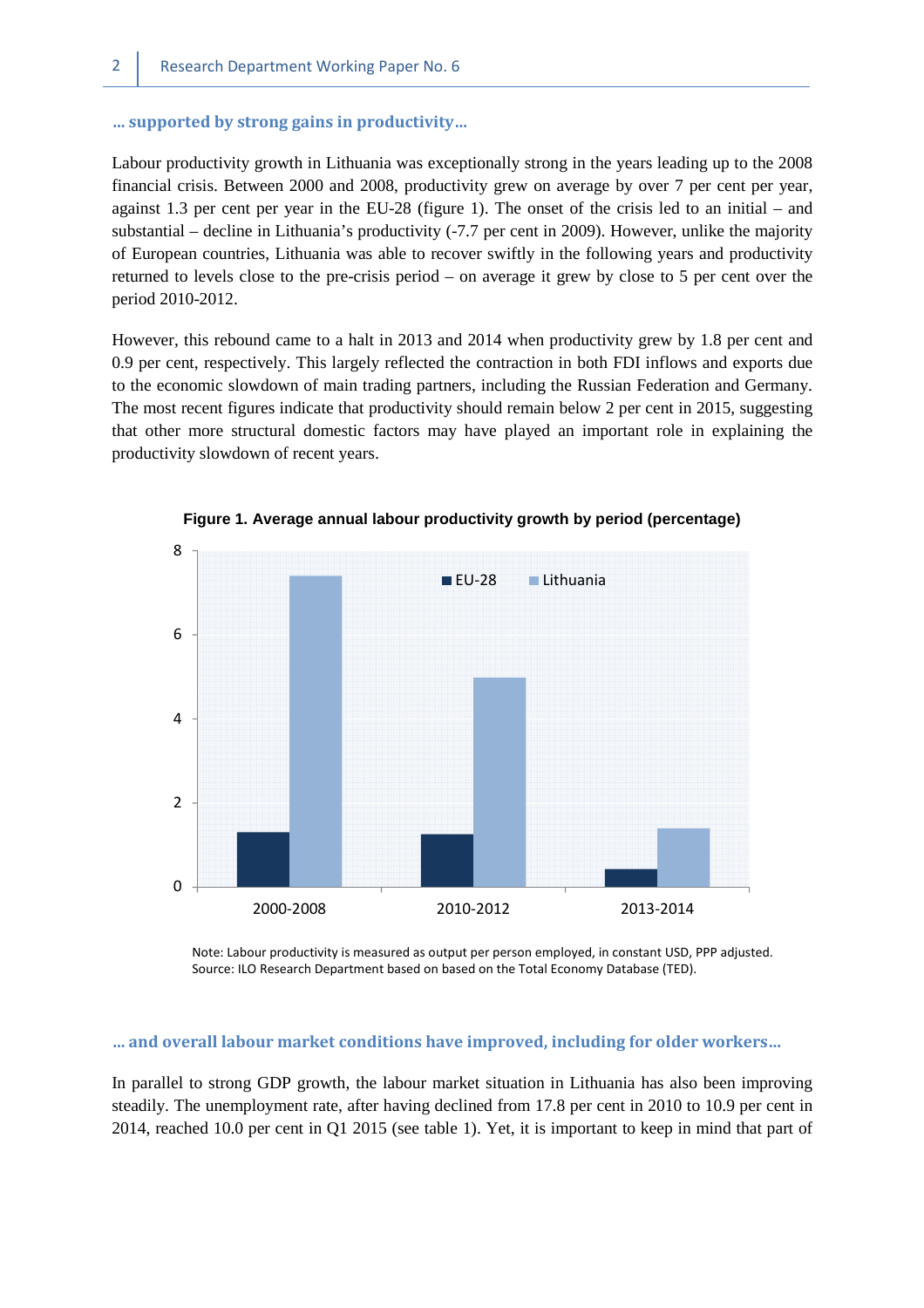the decline in the unemployment rate has been the result of a shrinking labour force.<sup>1</sup> The long-term unemployment rate – i.e. the share of jobseekers having been unemployed for one year or more – remains relatively low at 42.7 per cent against 48.3 per cent in the EU-28.

Labour market conditions of older workers remain somewhat favourable by international standards. The unemployment rate of older worker (aged 55-64) stood at 8.8 per cent in the first quarter of 2015 (only 1.4 percentage points higher than the EU-28 average). Similarly, although the incidence of longterm unemployment among older workers – at 52.7 per cent – is rather elevated, it remains almost 10 percentage points below the EU-28 average. More importantly, the participation rate of older workers is considerably higher than the EU-28 average, reaching values of 64.4 per cent in the first quarter of 2015.

|           | Unemployment<br>rate | Older workers<br>unemployment<br>rate | Long-term<br>unemployment<br>rate | Older workers long-<br>term unemployment<br>rate | Participation<br>rate | Older workers<br>participation<br>rate |
|-----------|----------------------|---------------------------------------|-----------------------------------|--------------------------------------------------|-----------------------|----------------------------------------|
| Lithuania | 10.0                 | 8.8                                   | 42.2                              | 52.7                                             | 58.6                  | 64.4                                   |
| EU-28     | 10.2                 | 7.4                                   | 48.3                              | 62.2                                             | 57.3                  | 56.4                                   |

#### **Table 2. Main labour market indicators in Lithuania and EU-28 (Q1 2015, percentages)**

Note: The above data refer to Q1 2015. All labour market figures refer to the population aged 15 and over, except for the figures for older workers which refer to the population aged (55-64). Long-term unemployment refers to the share out of total unemployment without work for one year or more.

Source: ILO Research Department based on Eurostat.

 $\overline{a}$ 

However, despite the good labour market prospects for older workers in Lithuania, there are many other challenges. For example the older tend to be over-represented in the declining sectors. In Lithuania, the older workers represent some 17.5% compared to only 11% in the growing sectors (Figure 2). And when unemployed, older workers are at a risk of labour market detachment: approximately 30 per cent of unemployed older workers are unemployed for more than 48 months in Lithuania. This is a relatively higher proportion compared to the EU-28 average of 24 per cent (EU 2014). This inactivity rate is mainly driven by retirement (68%) and health related issues (31%) in Lithuania.

<sup>&</sup>lt;sup>1</sup> Between Q2 2010 and Q2 2015, employment has grown over 10 per cent, whereas the labour force has declined by nearly 2 per cent.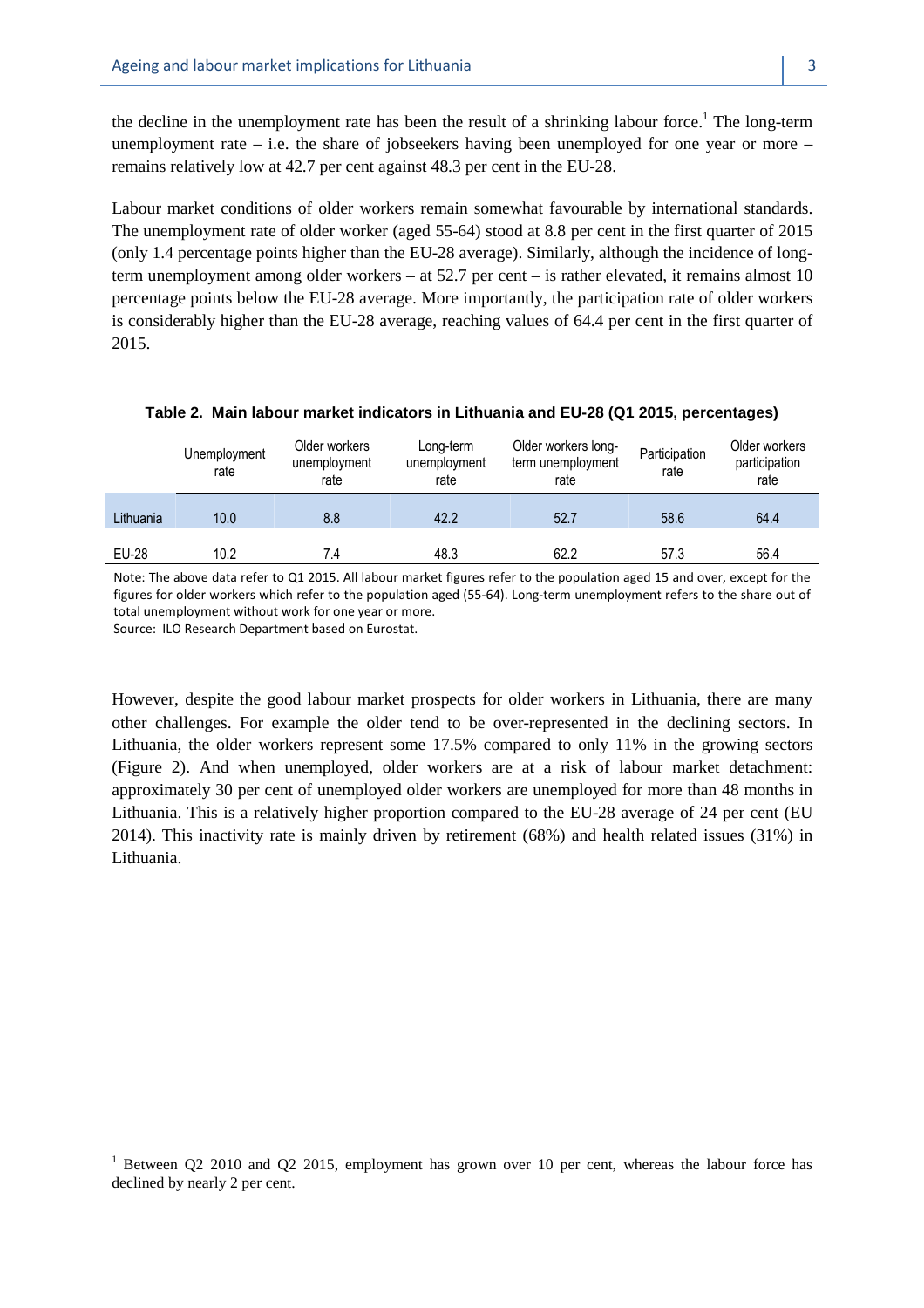# **Figure 2. Labour market developments among older workers**

Panel A. Share of older workers (55-64) by type of sector in Lithuania (percentage)







Source: ILO Research Department based on Eurostat.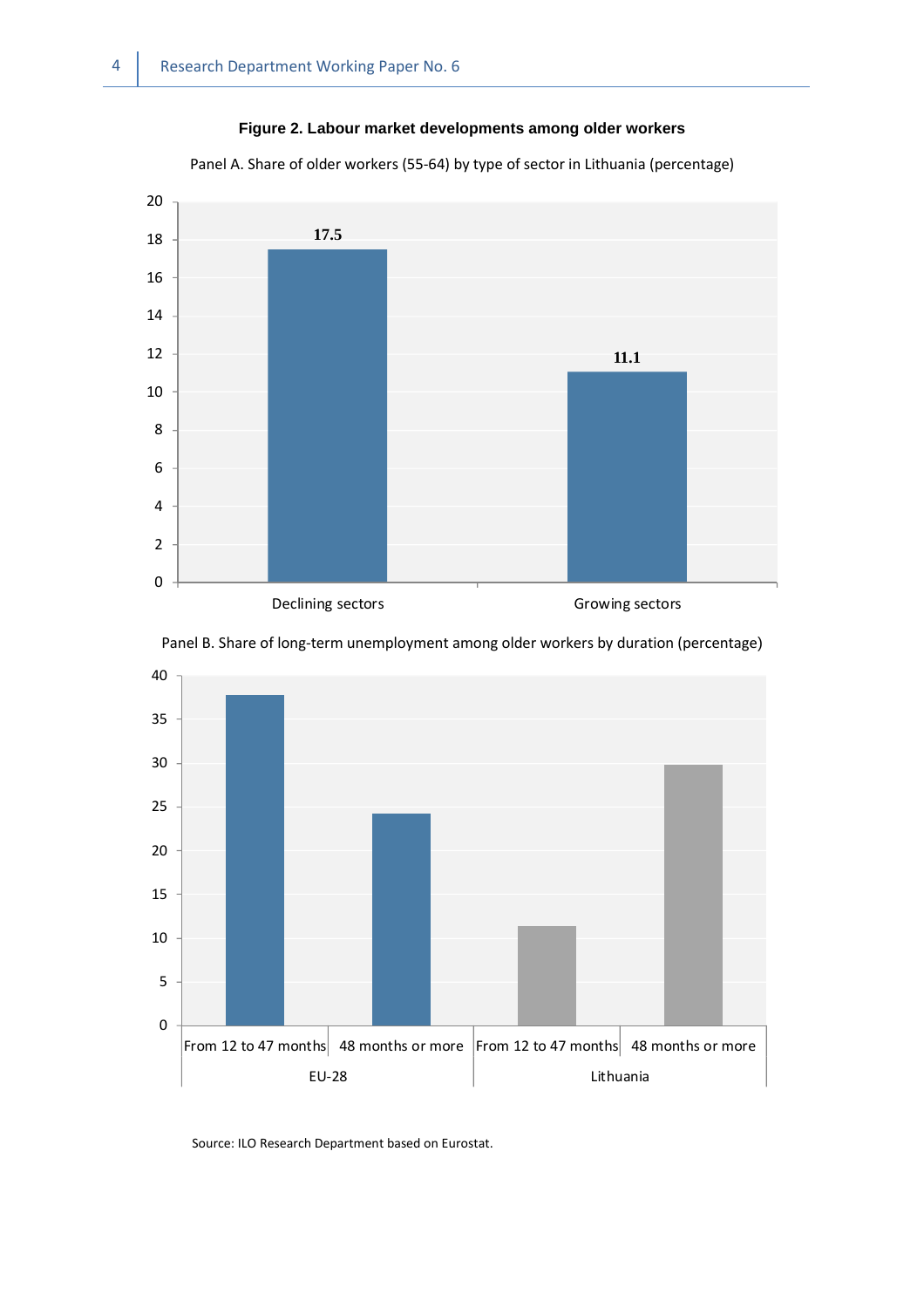#### **… who have closed the gap with younger workers.**

Lithuania has experienced one of the largest improvements in labour market participation of older workers across European countries over the last decade. Participation rates for workers aged 55-64 years old reached 63 per cent in 2014, up from 45.6 per cent in 2000 (figure 3). A large part of this improvement has been due to the increased participation rate of workers aged 60 to 64 (although the female rate is significantly lower than for males, see section B), which almost doubled since 2000, reaching 43 per cent in 2014. Over the same time period, the participation rate of workers aged 55-59 has also improved significantly (from 63.7 per cent in 2000 to 77.9 per cent in 2014 – against an EU-28 average of 71.2 per cent in 2014).

In contrast, the participation rate among adult workers (aged 25-54) has remained almost unchanged since 2000. The participation rate has even declined among young workers (aged 15-24) – from 37.3 per cent in 2000 to 34.2 per cent in 2014 – though this largely reflects a common downward trend in youth participation rates across most of the European countries as more youth engage in educational pursuits.



**Figure 3. Labour force participation rates by age group, 2000 and 2014 (percentages)**

Source: ILO Research Department based on Eurostat.

#### **Yet, the challenge of ageing will be particularly acute in Lithuania…**

Higher life expectancy and declining fertility rates are typically regarded as the main forces driving this phenomenon worldwide. Thanks to rising global living standards, eradication of several diseases and improvements in health-care coverage, life expectancy at birth is constantly increasing and it is projected to increase globally, on average, a further 3.5 years between 2025 and 2050. At the same time, increased prosperity and social economic development have contributed to reducing average fertility rates. Among developed countries, fertility rates are already below the minimum rate needed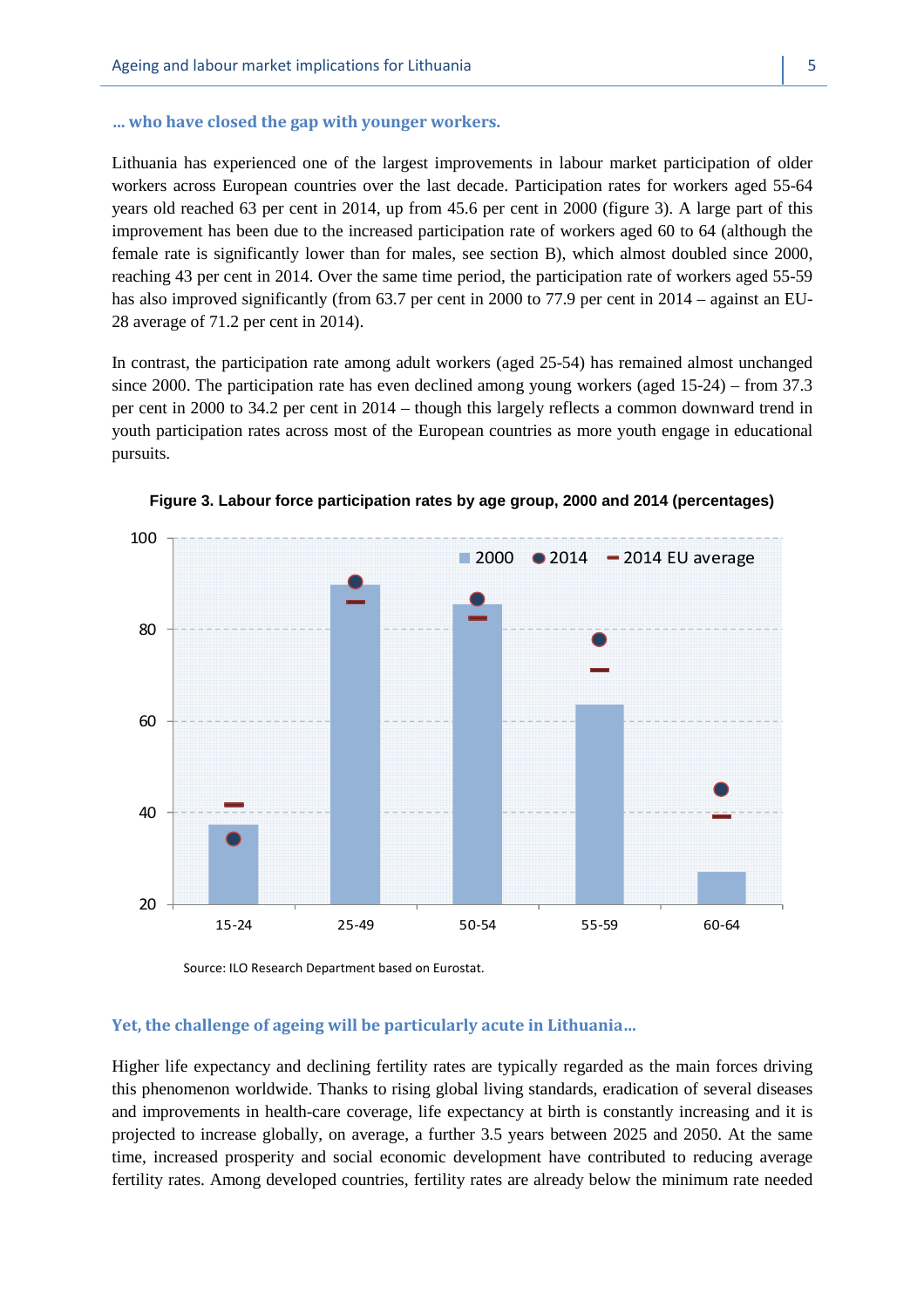to maintain the population at its current level; whereas fertility rates among developing countries are expected to decline by around 20 per cent by 2050.

Within this context, Lithuania is no exception: the median age of its population has increased from 38 in 2005 to over 42 in 2014. In line with global trends, this is partly explained by increasing life expectancy along with comparatively low fertility rates (at approximately 1.6 children per woman on average). However, addressing the challenge of population ageing in Lithuania also needs to consider that the country has experienced significant emigration flows over the past decades. Between 1990 and 2014, the net migration rate in Lithuania has on average been more than three times higher than the EU-28 average (figure 4). Overall, more than half million people have emigrated from Lithuania over this period, with young people (aged 20-29) accounting for around one-third of the total.

![](_page_13_Figure_3.jpeg)

#### **Figure 4. Average annual net migration, 1990-2014 (per 1000 persons)**

Source: ILO Research Department based on Eurostat.

#### **…placing downward pressure on the working-age population…**

As a result of relatively low fertility rates combined with significant emigration rates, especially among youth, Lithuania is expected to face important challenges in terms of population ageing over the next decades. Indeed, based on the current population forecasts, the core working-age population (aged 15-64) is expected to decline rapidly over the next few decades – declining 34 per cent over the next 15 years alone and more than 45 per cent by 2050 (figure 5, panel A). This compares to a modest 5 and 10 per cent decline among the group of 28 European countries over the same period, respectively.

At the same time, the share of the population aged 65 and over is projected to double, reaching 32.7 per cent of the total population by 2050. This will place greater pressure on the shrinking working-age population. In fact, Lithuania's age dependency ratio – that is, the population aged 65 and over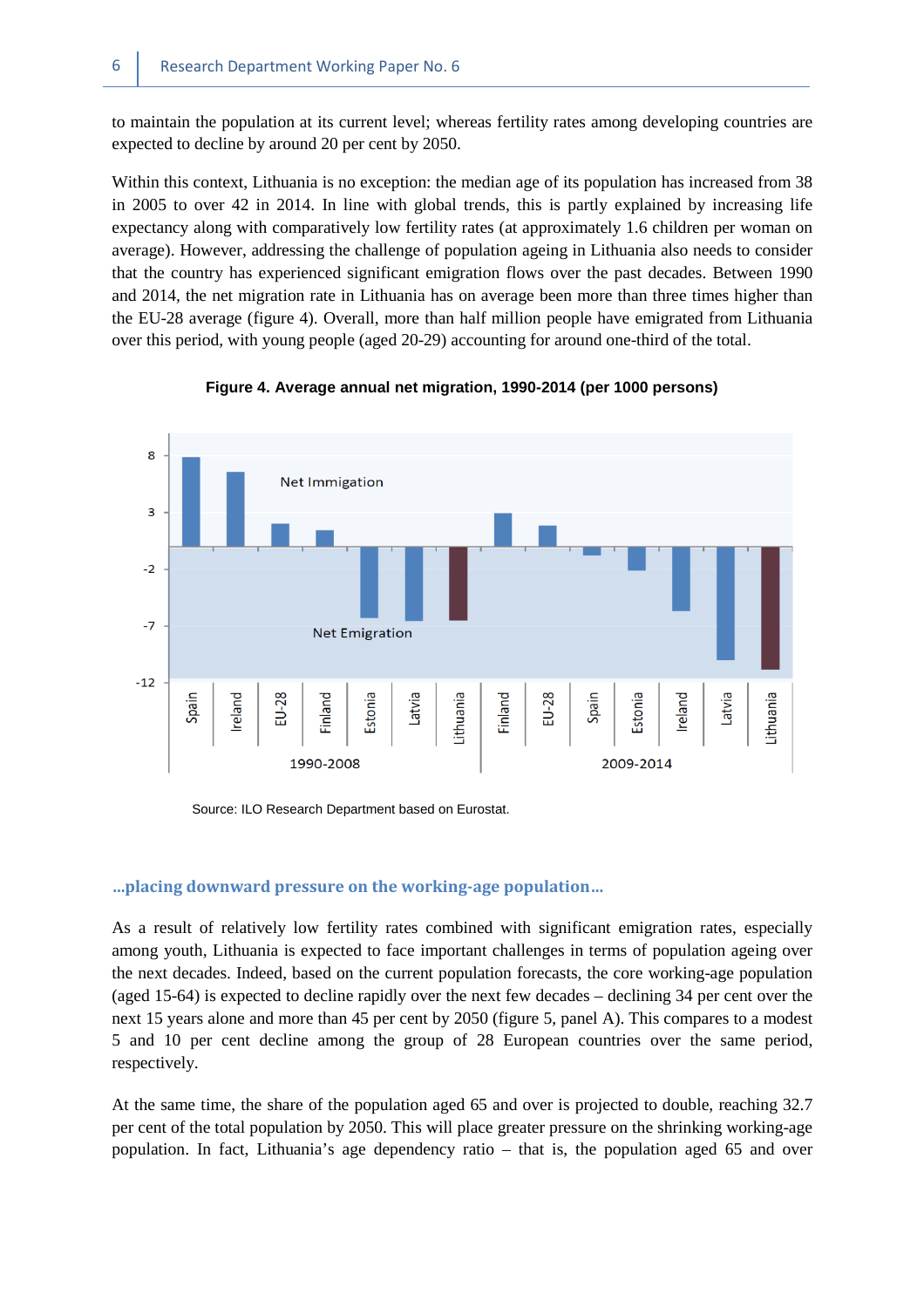![](_page_14_Figure_1.jpeg)

![](_page_14_Figure_2.jpeg)

Panel A: Working-age population (15-64) 2014-2050 (2014=100)

![](_page_14_Figure_4.jpeg)

Note: The age dependency ratio refers to the ratio between the projected number of persons aged 65 and over to the projected number of persons aged between 15 and 64. The value is expressed per 100 persons of working age (15-64).

Source: ILO Research Department based on Eurostat.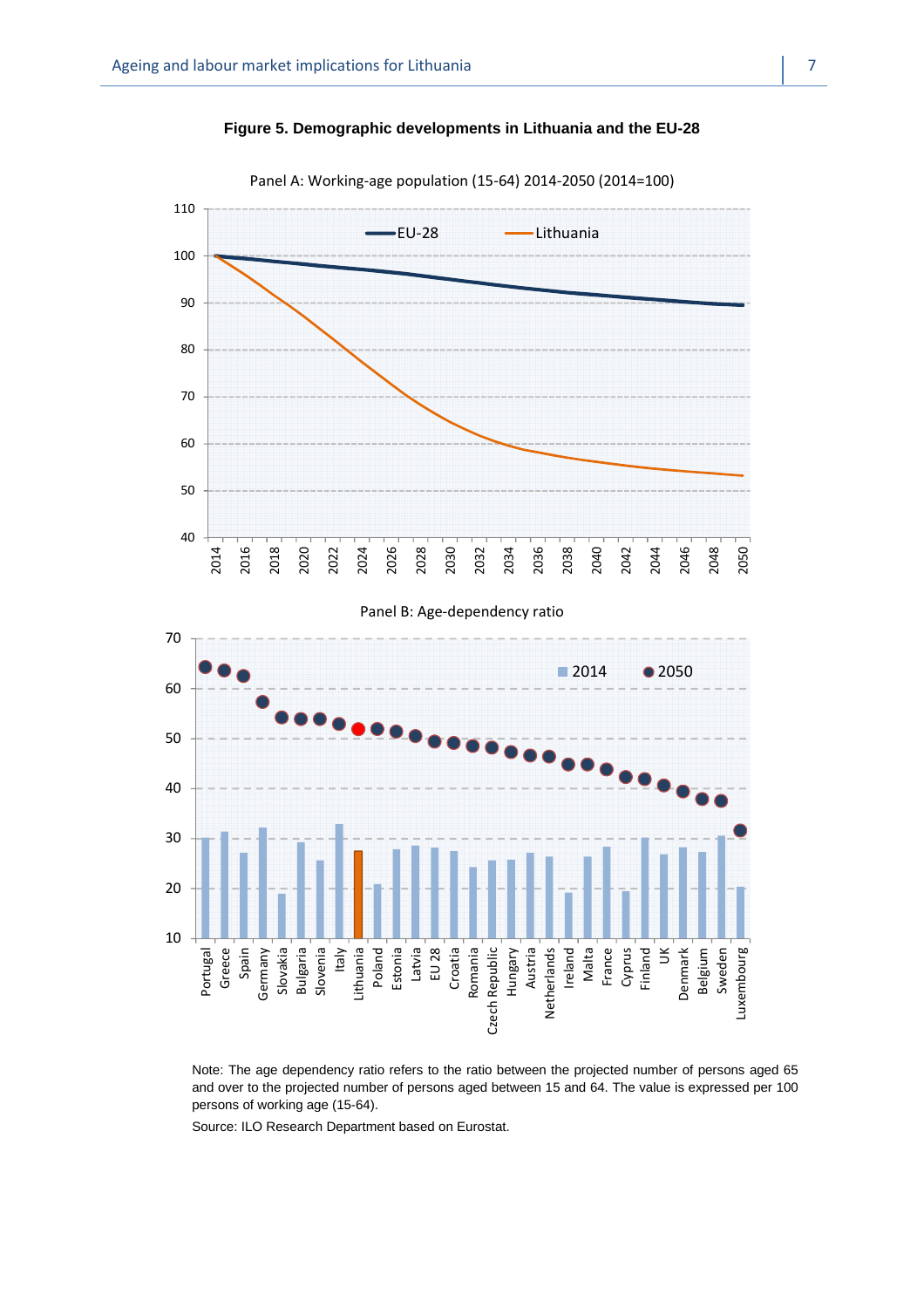measured as a proportion of the core working-age population (aged 15 to 64) – currently stands at 27.5 per cent, slightly below the EU-28 average of 28.2 (figure 5, panel B). However, Lithuania is projected to register one the largest increases in the age-dependency ratio among European countries, reaching values close to 52 by 2050.

These developments are expected to bring about a number of labour market and economic challenges. First, in addition to public pension expenditures, it will be important to monitor other age-related public expenditures such as health and long term care spending. Second, and more fundamentally, the most significant risk associated with a high dependency ratio lies in its drag on GDP growth, driven mainly by the impending slowdown in labour force growth that would be associated with the fall in the working-age population. Indeed, a pronounced slowdown in labour force growth would make it difficult to sustain past growth rates and further improvements in living standards.

#### **…but older workers can play a critical role in addressing the challenge of ageing.**

Given the anticipated decline in the working-age population, if participation rates remain constant, the labour force is expected to decline by a similar magnitude, i.e. close to 50 per cent between 2015 and 2050 (baseline scenario). Yet, as the older age cohorts grow in magnitude as a share of the workingage population – for instance, in Lithuania the share of the working-age population aged 55-64 between 2015 and 2030 will rise from 18 per cent to 25 per cent – it will be important to capitalise further on the potential of older workers. In this regard, several different scenarios have been developed with respect to older workers in an effort to investigate the impact of raising their participation on the labour force (ILO 2009).

In particular, the scenarios presented below assess the change in comparison to a baseline (constant participation rates), of various gradual changes in the labour market participation of different age groups over the period 2015 to 2030. The scenarios illustrated are as follows (an additional scenario related to emigration is briefly discussed in section B):

- o *Scenario 1:* Assumes that the participation rate of the 60-64 cohort increases gradually to the 2014 level of the current 55-59 cohort and the 55-59 age group will increase at a similar pace to the current level of the 50-54 cohort.
- o *Scenario 2*: Simulates an increase in the labour force participation rate of older people (aged 55-64). In this scenario, their participation rates gradually increase until they reach the rate of workers aged 30-49.
- o *Scenario 3 and 4*: Assumes that each of the 5 year cohorts, i.e. 55-59, 60-64 and 65 and over increase to the second highest and highest participation rates among these age groups in the European countries (including Nordic countries), respectively.

The impact on the overall labour force in 2030 in comparison to the baseline is presented in figure 6. Even under the most modest scenario where participation rates align with workers of close proximity in age (scenario 1), the labour force would be over 7 per cent higher in 2030 than in the baseline scenario. If, on the other hand, participation rates of older workers in Lithuania would increase gradually to workers aged 30-49 (scenario 2) or to the second highest older worker participation rates in Europe (scenario 3), the increase would be approximately 10 per cent. The most significant impact could be achieved if the participation rates of older people, including those aged 65 and over, were aligned to those of the top performing European country (Scenario 4). Under such a scenario, by 2030 the labour force would be nearly 30 per cent higher than the baseline (driven principally by the fact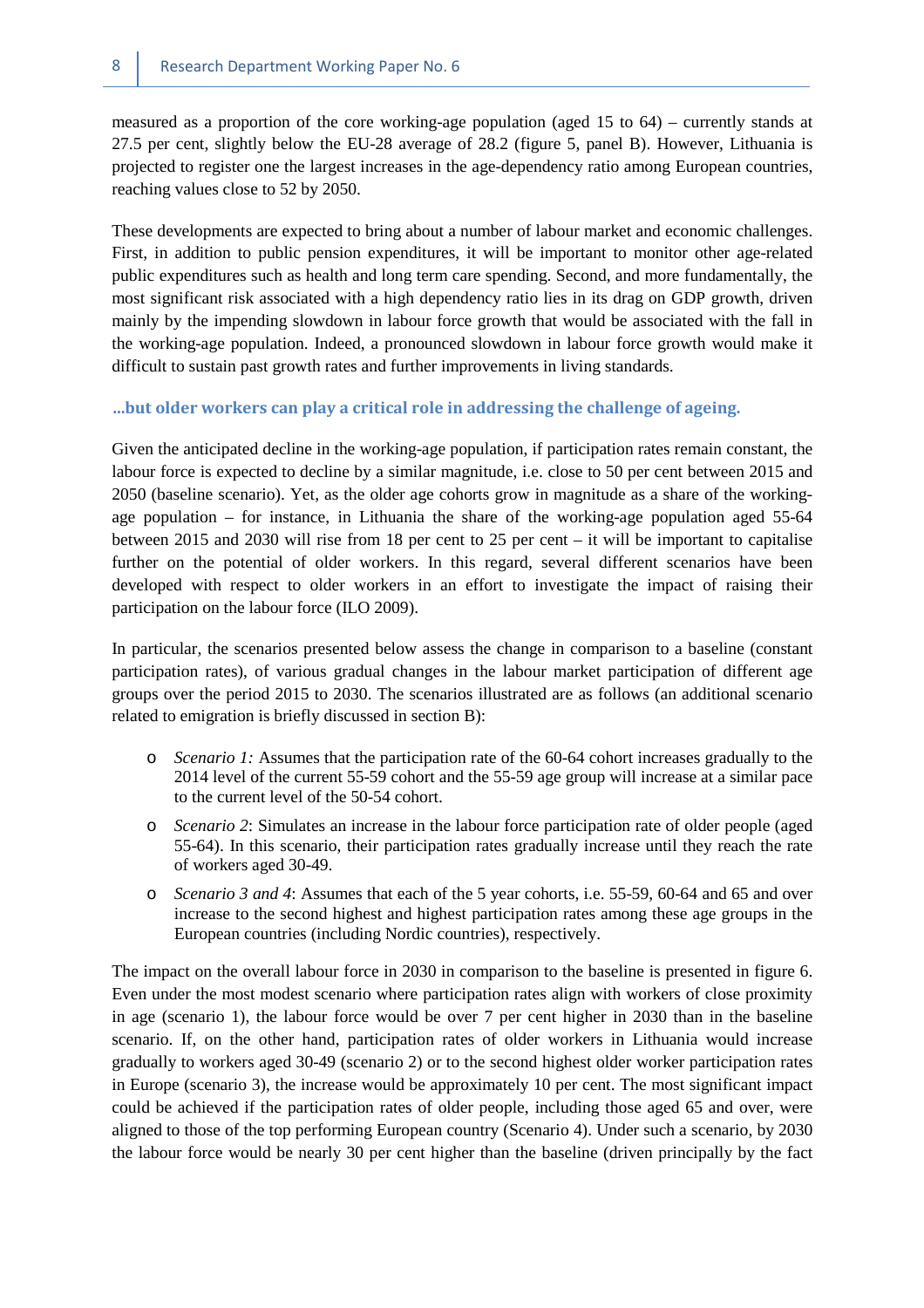that in Iceland, the participation rates of workers 65 and over stands at over 36 per cent compared to 6 per cent in Lithuania).

![](_page_16_Figure_2.jpeg)

**Figure 6. Labour force growth scenarios, 2030** 

In this regard, there is a need to further increase participation rates of this cohort of the population. Conscious of the many labour market challenges the country is facing, policy makers are debating new policies in relation to ageing and the labour market. Already, the government has to put in place a number of policies in an effort to mitigate the negatives effects of ageing and the declining labour force. For example, government and social partners are seeking agreement to reform the labour code within the "new social model" (box 1). The new labour code is part of this action plan which aims at

#### **Box 1. Proposed new Lithuanian Labour Code**

#### **Main objectives**

The Lithuanian Government has approved the Draft Labour Code in July 2015, which is the principal part of the new social model. It is often argued that the current labour code is outdated and poorly applied. The new social model will be introduced by the government in an effort to improve the competitiveness of the Lithuanian labour market. The new labour code aims to increase labour market flexibility and to rebalance the interests of employers and employees and create jobs. However, adoption remains uncertain as there are still some contentions by some workers group.

The new labour code includes some changes to employer's protection legislation, overtime, facilitating the creation of SMEs, better conditions for family and working life, notice periods. Furthermore, severance pay and notification periods will be decreased in many cases, with the exception of older workers who will receive longer notification periods as they approach the statutory pension age. There have been no essential changes to the law on collective dismissals.

Note: Increases presented here are in comparison to the baseline of constant participation rates. In this respect, it is important to consider that all scenarios point to an overall decline in the labour force between 2015 and 2030. Source: ILO Research Department.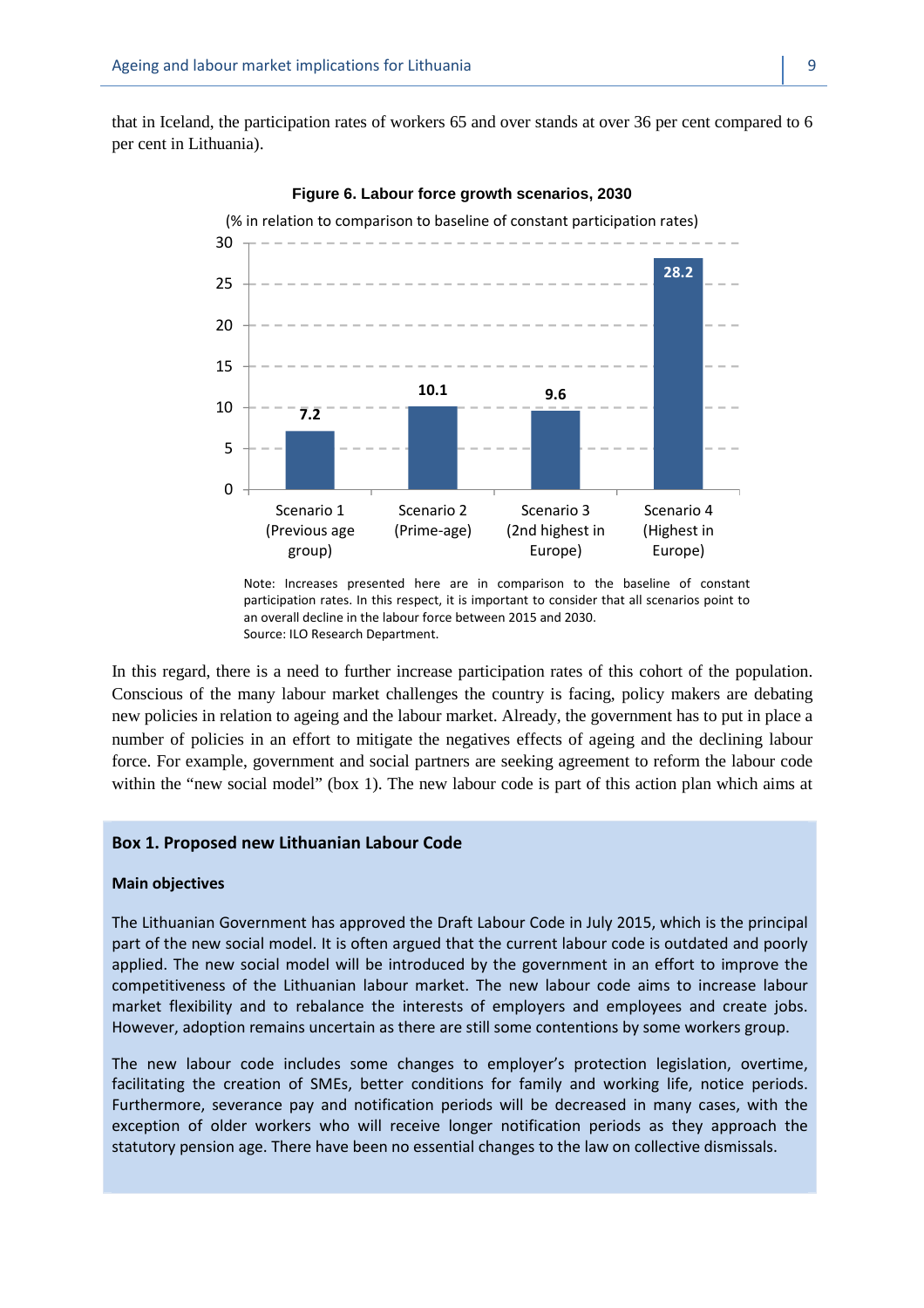making flexible employment relations and further increasing employment rates of older workers. There are on-going reforms of the education system to equip the labour force with new skills that are needed. In addition, Lithuania has prepared a National Strategy of Overcoming Ageing Consequences 2014–2015.

The purpose of the following section is to discuss some possible areas where further policy action to facilitate and encourage the labour market integration of older workers could be considered.

# **Policy framework and areas for action**

As outlined in previous sections, in Lithuania the working-age population and labour force growth are expected to be decline dramatically. In addition, while older workers in Lithuania have been performing relatively well in recent years, their participation rates continue to trail other cohorts and maximizing the potential of this age group should be a central strategy for going forward.

Removing the barriers that older workers often face to extending their working lives will not only help the aggregate economic situation, it can also help to improve individual welfare. Indeed, international evidence suggests that many older workers would choose to remain in paid employment for longer if the appropriate policies and workplace practices were in place.

As discussed briefly above, Lithuania has already undertaken a number of recent reforms and initiatives which will most likely address some of the issues of ageing. In the case of older workers, however, success in this area will require action on a number of fronts, including access to training and lifelong learning, improved health, appropriate working conditions as well as flexibility in the realm of the pension-work nexus. In this respect, not one single policy will be enough. This draws attention to the need for ensuring complementarity and coherency in the measures undertaken in order to help limit some of the inherent trade-offs which may arise from different efforts while trying to make reform measures mutually-reinforcing (figure 8).

![](_page_17_Figure_7.jpeg)

**Figure 7. Key policy considerations for older workers** 

Source: ILO Research Department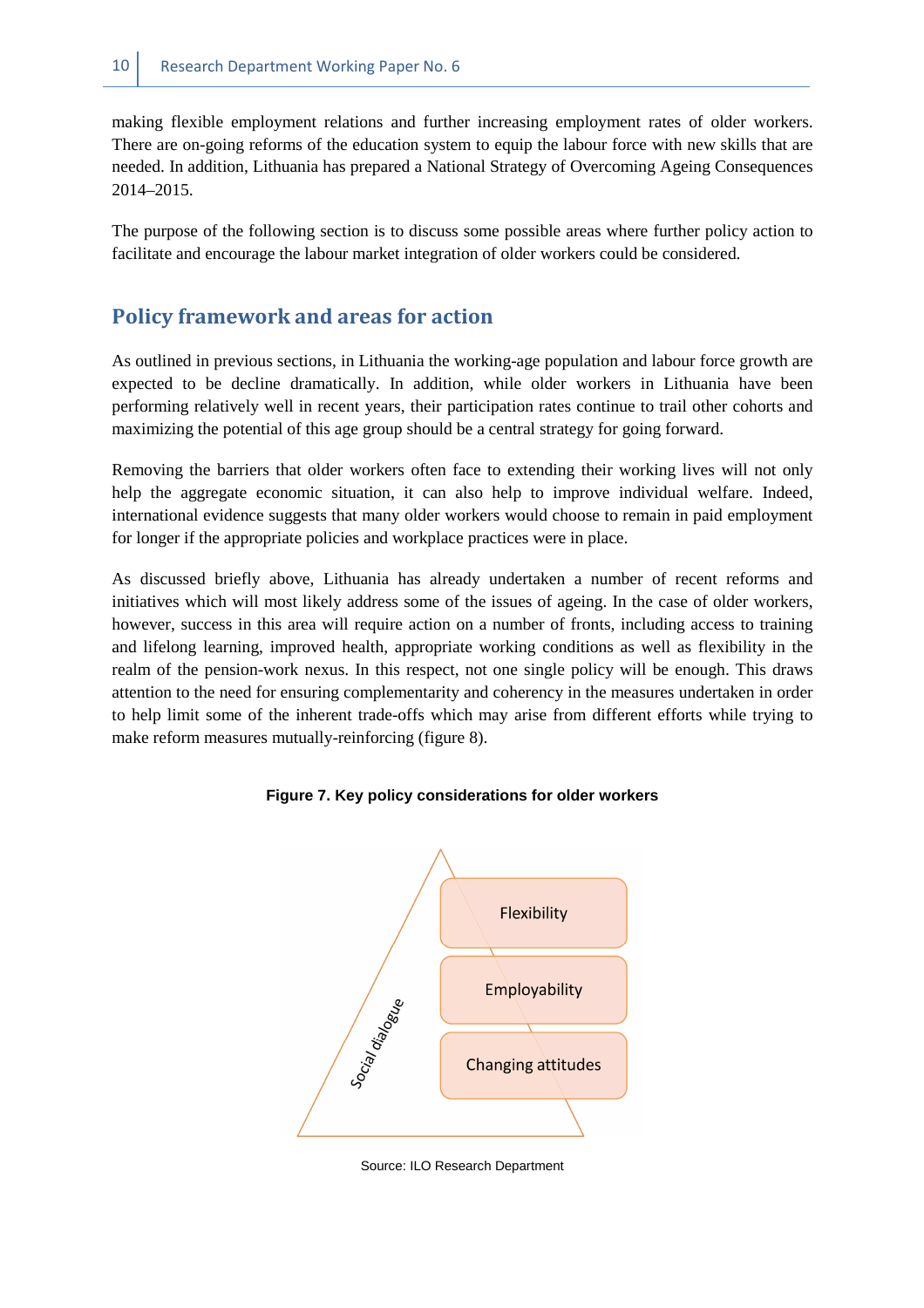# **First, this entails a multi-pronged strategy for social security systems adjustment to facilitate the attachment of older workers to the labour market…**

Gradual adjustments to the retirement age in Lithuania (with the retirement age increasing by four months per calendar year for women and two months per calendar year for men, and will continue to do so until both reach 65 years in 2026) have been made as of 2012. And, as mentioned above, labour market legislation and regulation in Lithuania are being further reformed. For instance, in the case of older workers who will reach retirement age in less than five years, the notice period is doubled for employees (tripled for those employees who will reach retirement age in less than two years).

Additional considerations may be merited in this policy domain, particularly to investigate the adequacy of the pensions system as well as its interactions with overall work incentives. This includes assessing the likelihood to which older workers would extend their working lives if the flexibility for combining pensions with work income was enhanced (OECD 2006). In addition, flexibility to allow older workers to continue to contribute to the pension system and work simultaneously may be merited. For this to happen, government and employers need to consider how to foster flexibility in the type of work arrangements for pre-retirement workers such as part-time employment and job sharing agreements (while being mindful of the overall net effect on employment intensity). Government and social partners should also explore the possibility of encouraging workers to participate in voluntary pension saving schemes and creation of occupational pension schemes in a view to reducing risks associated with pension adequacy in the future. Some gradual retirement policy examples include**:** 

- In 2011, Norway introduced flexibility with regards to pension and work for individuals aged between 62 and 75; i.e. work and pension benefits can be freely combined. An important consideration in this regard is that the individual is not obliged to stop working in order to begin to receive the pension. Preliminary policy evaluation that the reform entails strong financial incentive to delay retirement and stimulated workers aged between 62 and 66 to continue working (OECD 2014).
- In Finland, workers aged 61-67 may be granted a part-time pension, subject to the condition that they transfer from full-time work to part-time work and not receive any other pension benefits (Salonen & Takala 2011).

## **…second, employability of older workers could be enhanced, particularly to respond to changing labour demand…**

Responding to changes in labour demand is highly relevant for older workers, particularly as the rapid pace of technological change means that new job growth is increasingly skill-biased. In addition, as described above older workers who lose their jobs are often more likely to be working in declining industries, may take longer to obtain a new job, and can experience skill challenges and wage reductions once re-employed.

Consequently, a sound foundation of active labour market policies (ALMPs) must be a key element to improving the employability of older workers, particularly for those who are vulnerable due to job displacement. This includes strengthening of the public employment services (PES). These ALMPs should encourage older workers to remain in the labour market, foster hiring, support job-search assistance and improve matching. To meet such ends, PES need be adequately resourced. This is particularly relevant given ALMP spending in Lithuania, at just over 0.2 per cent as a share of GDP,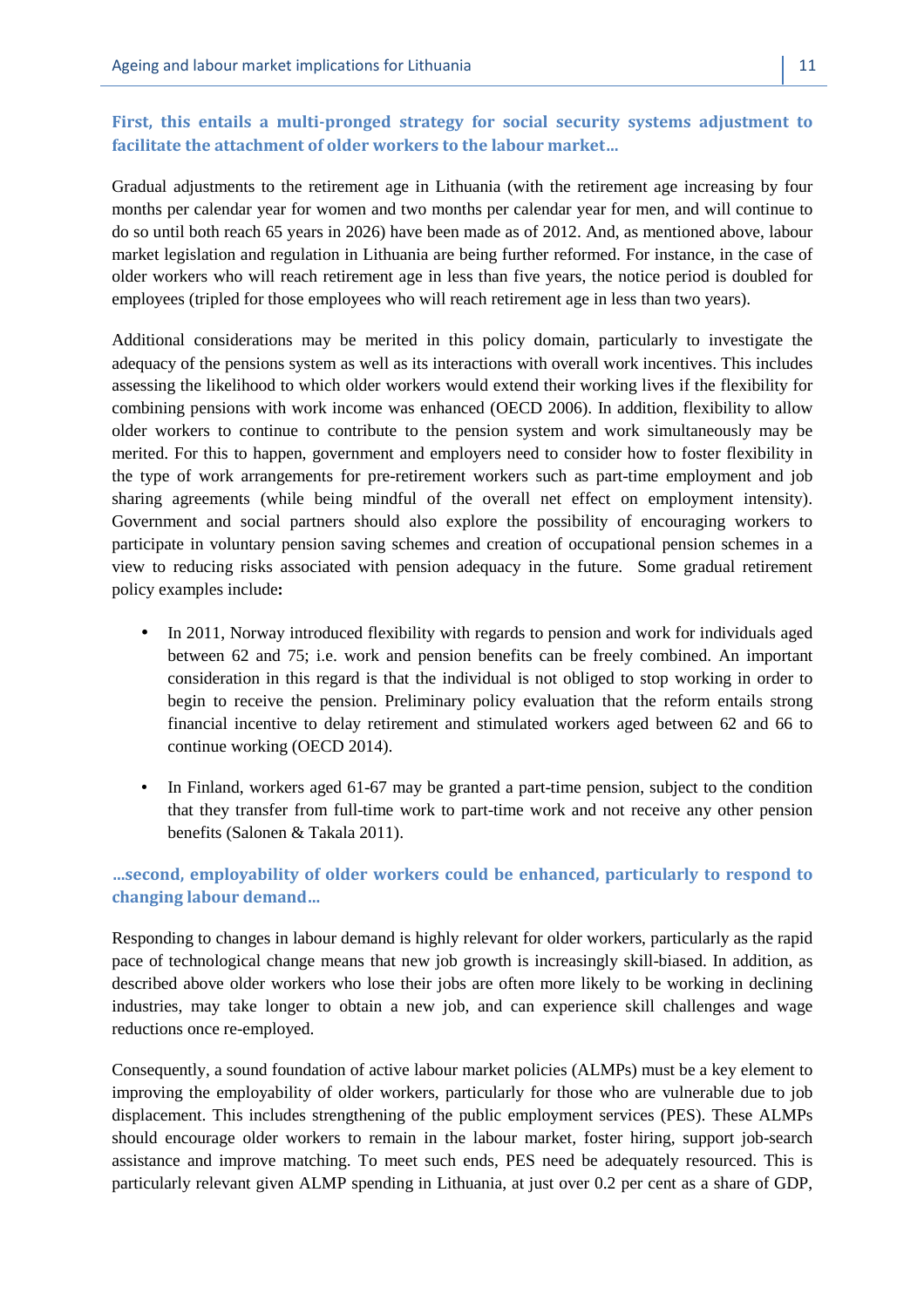is significantly less than the EU-28 average at nearly 0.7 per cent (figure 8). Within this, PES spending accounts for a sizable share, accounting for around a third of ALMP spending in the EU-28 on average, while in the case of Germany it accounts for over half.

![](_page_19_Figure_2.jpeg)

**Figure 8. Labour market policies expenditure (% of GDP)** 

Source: ILO Research Department based on Eurostat.

In addition, early interventions can increase the likelihood of re-employment, such as through job search assistance (which is often relatively cost-effective). In any case, this requires a balance of active and passive support to the unemployed which can facilitate re-employment with better outcomes and skills upgrading.

Adult learning is one such means by which to help sustain and increase employability and, in doing so, plays a fundamental role in addressing any initial inequalities in formal education qualifications among the adult working-population. Adult learning can address skill deficiencies but individuals need to be given the opportunity and motivation to upgrade skills throughout the life course. One Lithuanian measure in this regard is the Active Ageing programme – due to commence in 2016. This includes a focus on keeping older workers engaged in the labour market, with an eye towards adult learning and increased opportunities to adopt and learn information technologies. While training should be tailored as much as possible to the different needs and skills of each individual, special attention is needed to target older cohorts. Other (re)training and lifelong learning policy examples include:

• Activation in Denmark such as vocational guidance, practical training, job search assistance, individual job-oriented action plans, private and public job training, special education courses have helped increase incentive to seek employment and reduction of unemployment benefits. Since 2007, older workers are not exempt from activation measures and since 2011 the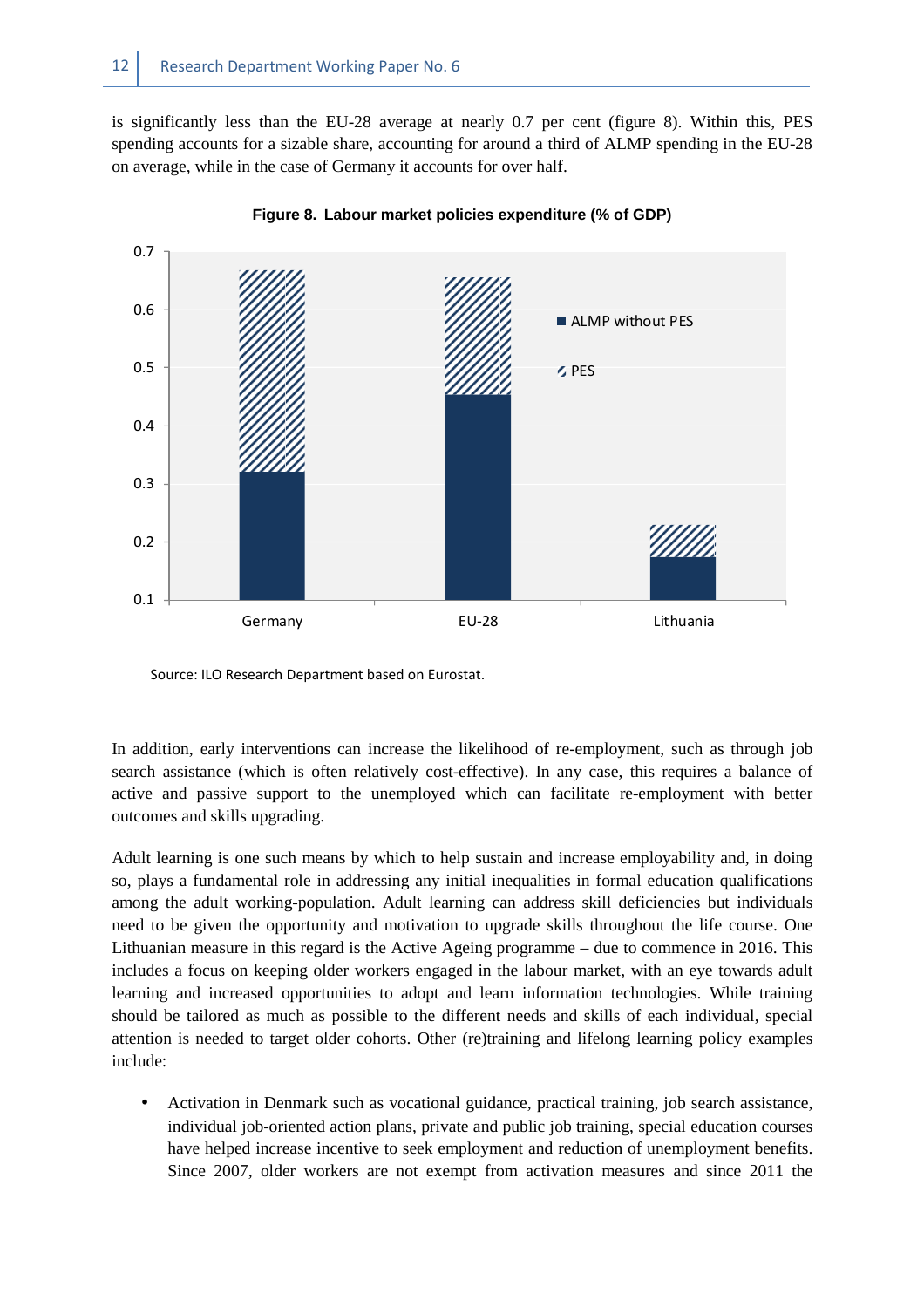- Canada's Individual Learning Account (ILA) is another example of active labour market measure consisting of training programs for the older unemployed workers. This helps upgrade skills for older workers and stay in the labour market. This allows older workers to share the cost of job-related training with their employer. The ILA is also part of the employment insurance program which is mandatory for employees and employers, and voluntary for self-employed workers (CEDEFOP 2009).
- In Italy, the PARI (Action Programme for Re-employment of Disadvantaged Workers) program provides support for re-employment in which special employment benefits are granted and the worker spends time actively engaged in training, re-qualification and job search. Furthermore, programme participants benefit from specific support such as counselling, certification of skills and training according to the workers' needs<sup>2</sup>.

Any such policies require rigorous and systematic evaluation throughout in order to gauge and assess impact effectiveness. In doing so, particular attention must be made as to the macroeconomic and wider context in which these policies took place and should go beyond just mere monitoring of costeffectiveness of program implementation. Evaluations in this manner allow for policies to be designed, altered and re-shaped according to the circumstances. Moreover, they provide valuable information for other countries to gauge what works in terms of focusing on particular groups or in different settings.

#### **…third, a change of attitudes towards older workers is essential…**

Older workers are often subject to prejudice and discrimination in the workplace, particularly with respect to training and recruitment. Here, older workers may often be side-lined, with preference instead given to younger workers who are assumed will stay longer in the job. All too often, however, these perceptions are misguided. In this respect, it will be important to gather information and data on employer perceptions of older workers. This would also entail gathering information about the extent to which older people feel discriminated against or what they see as the key barriers to extending their working lives. This can only help to better shape policy responses. For instance, a study in the Netherlands suggests that while absenteeism is not higher for older workers, its duration is usually longer. As a result, one of the recommendations by the Netherlands' bipartite Foundation of Labour (STAR) was for improved usage of periodic health checks for older workers.

Given that illness and disability are also important factors in explaining why older workers leave employment, it is important that workplaces adapt to the needs of older workers. This will involve general improvements in occupational health and safety, as well as changes in job requirements, e.g. to make work less arduous (this goes hand-in-hand in measures to encourage flexible pension-work

 $\overline{a}$ 

<sup>&</sup>lt;sup>2</sup> http://www.crpm.org/pub/agenda/667\_m\_angelo\_irano\_presentation.pdf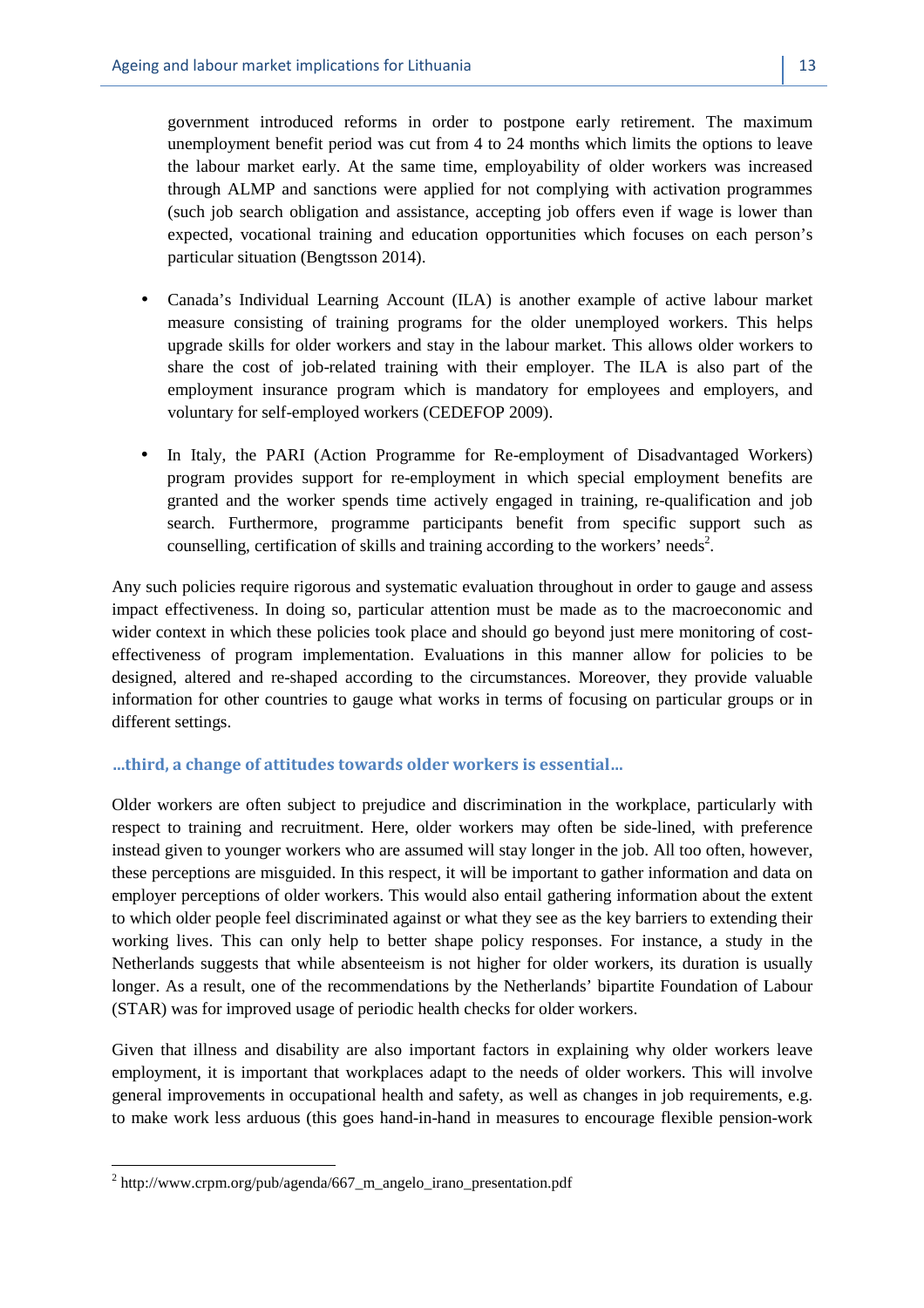arrangements). While legislation has a role to play in challenging age prejudice and stereotypes, it may not be sufficient on its own to change employer attitudes and employment practices that may discriminate against older workers. In addition, active collaboration with the social partners, further education in the workplace and the championing of good practice among employers could help dispel such perceptions. A number of awareness campaigns have been introduced in other countries:

- The National Programme on Ageing Workers in Finland launched a series of measures seeking to improve employment prospects for workers over age 45, including a number of workplace practice initiatives.
- The United Kingdom's Age Positive campaign and its guidelines for employers, the Code of Practice on Age Diversity in Employment has been instrumental in combating age prejudice and stereotypes.

#### **…throughout which, social dialogue is imperative.**

Social dialogue is a fundamental component for both implementing and updating legislation and regulation, and for changing attitudes and perspectives. For instance, collective bargaining in the Netherlands has led to specific agreements concerning older workers, on issues including exemption of certain types of work, part-time retirement and extended career after retirement age. In Spain, tripartite dialogue led to the conclusion of the Tripartite Economic and Social Agreement for Growth, Employment and Sustainability of Pensions, whilst in Austria, the main social dialogue body – Austrian Economic and Social Council – provided a number of recommendations to the Government related to ageing, including on lifelong learning, pensions and an action plan for older workers.

In Lithuania itself, social dialogue takes places within the National Tripartite Council. Recently there have been discussions on issues relating to reforming the labour code, retirement age, increasing minimum wage, ageing among other topics. On ageing the trade unions agreed in principle with the government's proposal to increase retirement age as discussed above. Other recent steps include efforts to increase the employability of older workers, such as a law amendment in 2014 financially incentivizing employers to nominate experienced employees (aged above 50) to help train newly employed staff (aged under 29). Impacts of such measures must be assessed robustly in order to further adapt policy. In Finland, for instance, monitoring of company-level initiatives for older workers found that workers were happier, and employers noted increased work motivation and reduced days of illness, thus helping offset costs of the initiatives (Jokivuori and Perrti, 2013).

#### **Addressing the challenges of ageing will need to extend beyond older workers.**

In the face of a declining working-age population, policies to increase older worker participation should be just one aspect of a broader strategy. A number of complementary policy options are available to increase the productive capacity of the core working-age population including through enhanced labour productivity, increased participation of all groups and addressing the root causes of emigration:

• *Stemming emigration flows:* As detailed in the text, migration outflows have been a significant drag for Lithuania since the early 2000s. To put the impact of current flows of emigration into perspective, it is estimated that in the complete absence of emigration Lithuania's labour force would be approximately 24 per cent higher than baseline projections by 2030. Youth form a large component of the outward migration; several studies find that a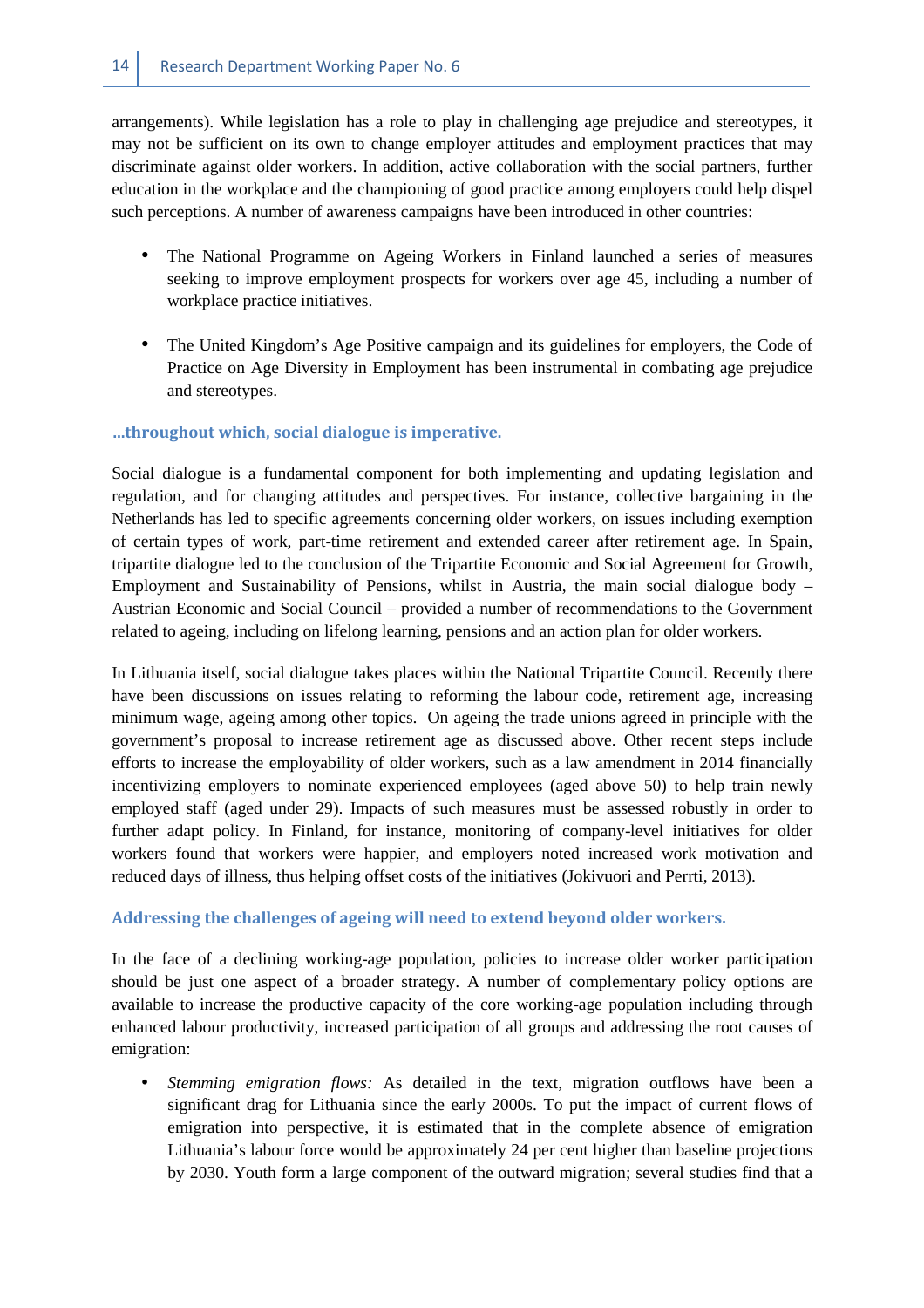lack of opportunities is a major factor behind these youth outflows (Ranceva and Rakauskiene, 2012). This amplifies the need improving school-to-work transitions. But for students to make a successful transition from school-to-work, they need an education system that is both comprehensive and integrated. This includes helping students to establish a career vision so they have a plan for the future and a reason to study, graduate and remain in Lithuania. The private sector also plays a central role in developing the workforce through collaboration with educators and training providers and by providing opportunities for work placements, on-the-job training and career exploration. It also means enhancing active labour market policies, particularly those related to entrepreneurship facilitation including training and access to credit.

- *Female participation:* Policies that address female participation would benefit from additional attention. Already the gap in female participation for those aged 60-64 is larger than most other 5-year cohorts – albeit, this is likely to decrease with the convergence in retirement ages. Many women want to remain employed or re-enter the labour market but face a number of barriers. For instance, women often face a greater burden for caring of elderly relatives, affecting women later in their working-lives. Yet, giving them greater opportunities to remain attached to the labour market would yield significant benefits. As such, whilst measures to support temporary part-time agreements and teleworking can be used to facilitate working mothers, similar measures can also be used to assist those caring for the elderly while creating an environment for them to remain engaged in the labour market.
- *Increasing productivity:* A number of initiatives underway in Lithuania, particularly as part of strategies detailed elsewhere in this report, will increase the productive capacity of the wider population and not just older workers. The recent slowdown in productivity documented in section A is cause for some concern. While this is largely due to the slowdown of economic activity in its main trading partners, the most recent figures suggest that there is room to revive productivity growth if the gains in living standards achieved over the last decade are to be sustained. This calls for targeted policy actions to achieve a gradual shift of the economy towards higher value added activities, especially in the service sector. Meanwhile, it is crucial that this transformation process is accompanied by policy measures to improve the quality and skill profiles of employment, which is in itself one of the main drivers of sustainable long-term productivity growth.

# **Conclusion**

Lithuania has one of the fastest ageing populations in Europe and the working-age population is expected to decline dramatically, giving rise to a number of economic, labour market and social consequences. In order to mitigate the effects of ageing, policies are needed to raise the participation rates of older workers and to ensure older workers are given the opportunity and skills to regain employment and/or remain attached to the labour market.

This calls on policy makers and social partners to develop a comprehensive and cohesive strategy. First, there is a need to strengthen the evidence base. Information is required to identify the barriers older workers are confronted with to extending their careers and assess the extent to which they may feel discriminated against in hiring, promotion or training. In this domain, it will also be imperative to gather the views of employers and their perspectives on ageing, older workers and labour force challenges.